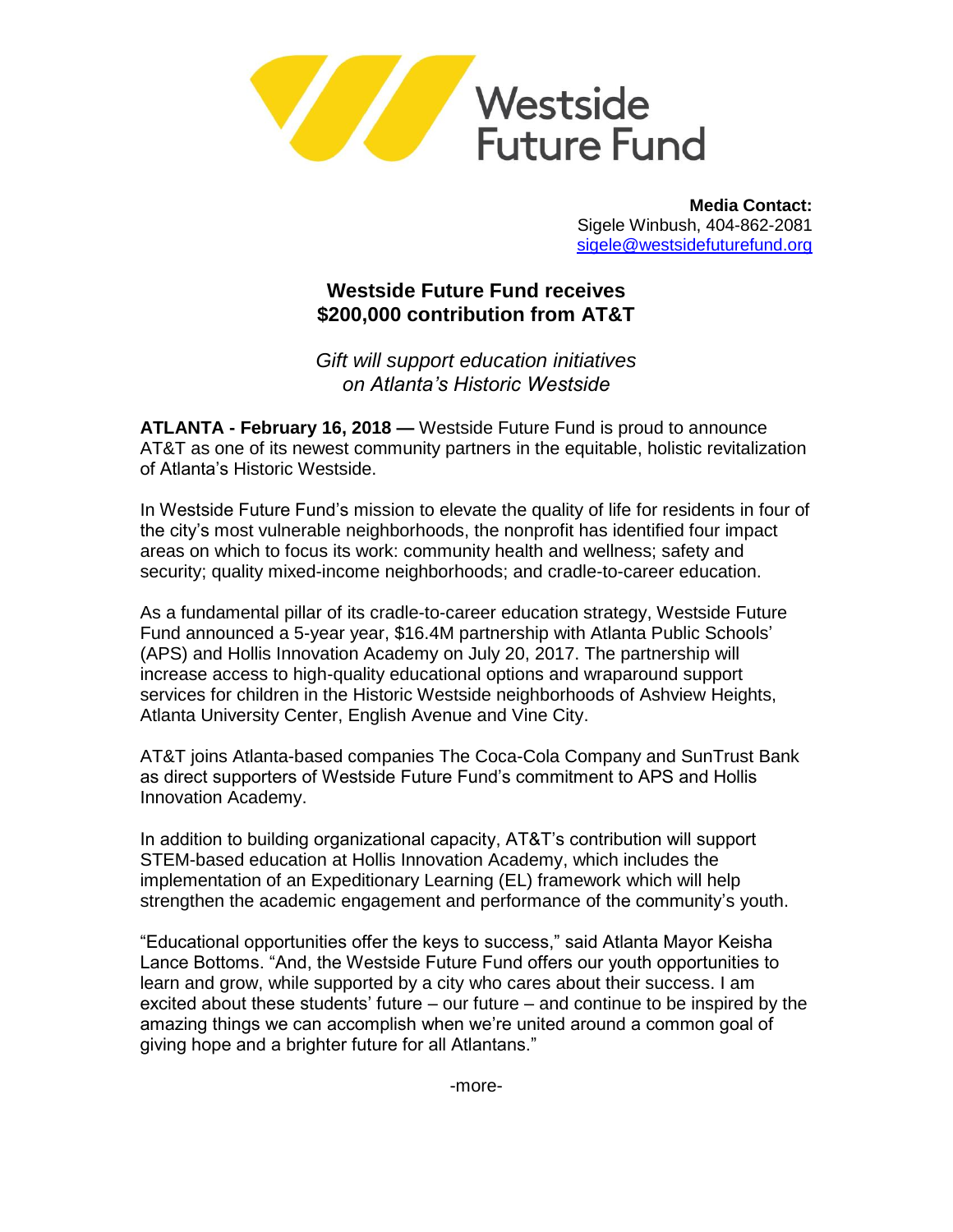"It is now possible to deliver high-quality education to children on the Westside thanks to support from AT&T and the coordinated efforts of the Westside Future Fund," said Dr. Diamond Jack, principal of Hollis Innovation Academy. "This investment will make a tremendous difference as we make Hollis Academy an innovative learning model that benefits our students, families and the surrounding community."

Expeditionary Learning is a comprehensive, inquiry-based school model that guides the curriculum, resources, instructional strategies, assessment and culture at Hollis. A focus of EL is to have children assume responsibility, passion and ownership of their learning process. Students learn to track and monitor their own progress, and how best to work on the areas that they want to improve.

To strengthen school culture around these habits, high-level coaching from national "thought partners" helps staff members think through major decisions, share leadership, strategize student achievement and make decisions around professional development needs. A school designer offers expertise in classroom management, student engagement, assessment strategies and can assign different coaches based on needs identified in the school's work plan.

"At AT&T, we are committed to helping people connect with their world and with opportunities and resources that make life more fulfilling," stated Bill Leahy, president of AT&T Georgia. "We are proud to support Westside Future Fund, an organization that is working to enrich lives and positively impacts our city and state by preparing our youth to successfully achieve their educational goals."

"Westside Future Fund's focus on academic success is a key component of our revitalization efforts and empowers our diverse youth to become successful drivers in our community and our state," stated John Ahmann, executive director of the Westside Future Fund. "We are thrilled to have AT&T's support and applaud their long-standing commitment to enhancing educational opportunities for all."

In addition to helping fund the innovative Expeditionary Learning framework, AT&T's contribution supports wraparound services to transform academic outcomes for Hollis Academy students and the provision of STEM-based activities, camps, workshops, field trips and competitions held in partnership with Georgia Tech for fifth and sixth grade students during the 2017-18 school year. These wraparound services will help ensure students increase performance in English Language Arts (ELA) milestones as measured by the annual Georgia Milestones Assessment System.

Westside Future Fund's partnership with Atlanta Public Schools and Hollis is central to its commitment to quality "cradle-to-career" education as part of its collaborative community revitalization strategy.

The Westside Future Fund is also very supportive of affordable, high-quality early childhood education, illustrated through its support of the YMCA's new Leadership and Learning Center, which will be a feeder into Hollis. It is scheduled to open in Vine City fall of 2018.